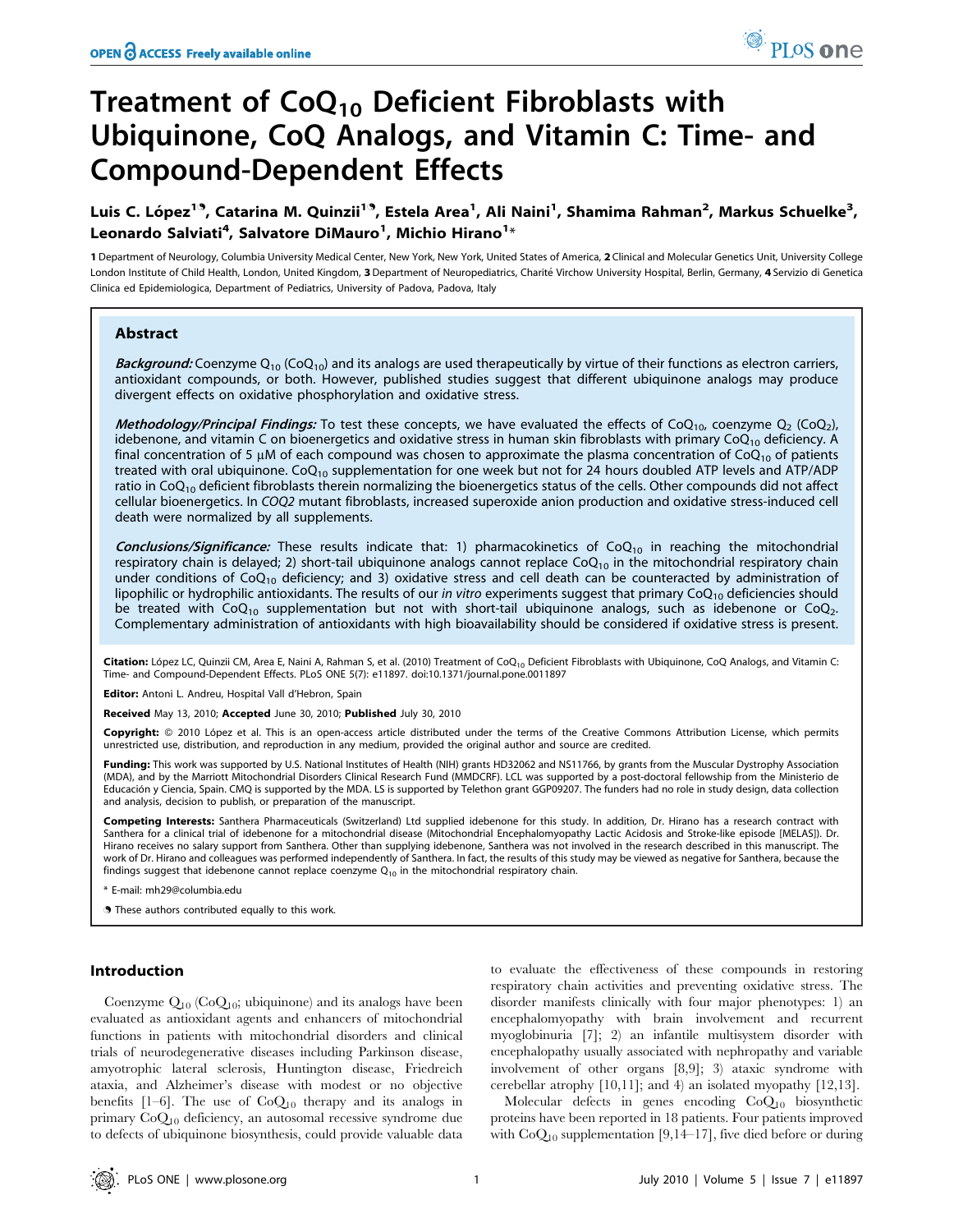the treatment, and 9 had no definite response [14,15,18–22]; it is therefore difficult to reach definitive conclusions about the effectiveness of  $CoQ_{10}$  supplementation in primary  $CoQ_{10}$ deficiencies. To better understand the pathogenesis of  $CoQ_{10}$ deficiency, we have characterized the bioenergetics and oxidative stress in PDSS2 and COQ2 mutant fibroblasts, and have demonstrated that severe CoQ10 deficiency caused marked defects of ATP synthesis without oxidative stress whereas milder  $CoO<sub>10</sub>$ deficiency produced reactive oxygen species (ROS) and oxidation of proteins and lipids [23]. Here, we evaluate the in vitro effects of CoQ10 supplementation on the bioenergetics and oxidative stress status of  $CoQ_{10}$  deficient fibroblasts with mutations in *PDSS2*,  $COQ2$ , and  $COQ9$  (Fig. 1). In addition, because  $CoQ_{10}$  analogs and vitamin C are being used in clinical trials based on their antioxidant properties, we concurrently evaluated the effect of  $CoQ<sub>2</sub>$ , idebenone, and vitamin C.

#### Results

## Cellular  $CoQ_{10}$  levels after treatment with compounds for 24 hours

Fibroblasts from the four patients with different molecular defects in the  $CoQ<sub>10</sub>$  biosynthetic pathway used in this study showed significantly decreased levels of CoQ10 relative to controls  $(P<0.001)$  (Fig. 2). When control and patients' cells were treated for 24 h with 5  $\mu$ M of CoQ<sub>10</sub>, cellular levels of ubiquinone increased significantly in all cells  $(P<0.001)$ , resulting in values 20– 85-fold higher than in control cells (Fig. 2). When the cells were treated with idebenone,  $CoQ<sub>2</sub>$ , or vitamin C, cellular levels of  $CoQ_{10}$  remained unchanged (Fig. 2).

#### Bioenergetic status: 24 hours versus 1 week of treatment

The four CoQ10 deficient fibroblasts showed significant decreases in cellular ATP levels  $(P<0.001)$  (Fig. 3A) and ATP/ ADP ratios (P<0.001) (Fig. 3B). Treatment with 5  $\mu$ M CoQ<sub>10</sub>, idebenone,  $CoQ_2$ , or vitamin C for 24 h did not increase ATP levels or ATP/ADP ratios. However, treatment with 5  $\mu$ M CoQ<sub>10</sub> for 1 week increased significantly levels of cellular ATP in P1  $(P<0.001)$ , P2  $(P<0.001)$ , and P4  $(P<0.05)$  to normal levels (Fig. 4A). At the same time, ATP/ADP ratios were significantly increased in P1 ( $P<0.01$ ), P2 ( $P<0.01$ ), and P4 ( $P<0.05$ ) (Fig. 4B) thus bringing to normal the bioenergetics status of the cells. In contrast, idebenone,  $CoQ_2$ , and vitamin C treatment failed to alter ATP levels or ATP/ADP ratios (Fig. 4).

## The effect of compound administration on superoxide anion levels: 24 hours versus 1 week of treatment

After incubation for 24 h in galactose medium supplemented with dialyzed FBS, P3 cells showed increased MitoSOX Red stain indicating elevated levels of superoxide anions  $(P<0.001)$  (Fig. 5A). Under the same culture conditions, the other three  $CoQ_{10}$ deficient fibroblasts did not show any significant changes in MitoSOX stain. After 24 h of treatment with  $CoQ_{10}$ , idebenone,  $CoQ<sub>2</sub>$ , or vitamin C, superoxide anion levels decreased significantly in P3 cells  $(P<0.01)$  (Fig. 5A). Cells from controls and from the three other patients did not show significant changes in MitoSOX stain after 24 hours of treatment with any of the four compounds; however, there was a trend towards increased superoxide anions in P4 cells treated with  $CoQ<sub>2</sub>$  for 24 h (Fig. 5A).

After one week of incubation in galactose medium plus *dialyzed* FBS, P2 and P3 cells showed increased MitoSOX Red staining (Fig. 5B). After 1 week of treatment with  $CoQ<sub>10</sub>$ , idebenone,  $CoQ<sub>2</sub>$ , or vitamin C, superoxide anion levels were decreased significantly in both P2 and P3 cells  $(P<0.001)$  (Fig. 5B).

## The effect of compound administration on cell death: 24 hours versus 1 week treatment

In adherent cells, cell death was significantly higher in untreated P2 and P3 cells than in control cells  $(P<0.05$  and  $P<0.01$ , respectively) (Fig. 6A). Cell death was significantly reduced in both P2 and P3 treated for 24 h with  $CoQ_{10}$  (P<0.01) or idebenone ( $P<0.05$ ). Vitamin C also reduced cell death in P3 cells ( $P<0.05$ ) (Fig. 6A). Control, P1, and P4 cells showed similar proportions of dead cells with and without treatment (Fig. 6A).

Untreated P2 and P3 cells also showed significantly higher cell death than controls when incubated for 1 week in galactose medium supplemented with  $dialyzed$  FBS (P<0.01 and P<0.001, respectively) (Fig. 6B). Cell death was reduced in P2 cells by 24 h treatment with  $CoQ_{10}$  (P<0.05), idebenone (P<0.05),  $CoQ_2$  $(P<0.01)$ , or vitamin C  $(P<0.05)$ ; and in P2 cells by one week treatment with  $CoQ_{10}$  (P<0.001), idebenone (P<0.05),  $CoQ_2$  $(P<0.001)$ , or vitamin C  $(P<0.001)$  (Fig. 6B). While the P3 cell death levels were significantly reduced by treatment with idebenone for 1 week  $(P<0.05)$ , they were still significantly higher than those of control cells  $(P<0.001)$  (Fig. 6B).

Because we observed abundant floating COQ2 mutant cells cultured in galactose medium with dialyzed FBS, we performed Trypan blue staining of P2 cells and found that 15% of the cells were dead after 24 h and 63% were dead after 1 week. Percentages of floating dead cells were significantly decreased after one week of treatment with  $CoQ_{10}$  (36% dead cells),  $CoQ_2$ (45% dead cells), or idebenone (43% dead cells).

### **Discussion**

Over the last 4 years, studies of  $CoQ_{10}$  deficient patients have focused on two major issues: identifying the molecular genetic basis of ubiquinone deficiencies and characterizing pathogenic mechanisms [24]. We identified the two first mutations in genes encoding proteins required for  $CoQ_{10}$  biosynthesis,  $COQ^2$  [17] and PDSS2 [20], in patients with primary  $CoQ_{10}$  deficiency. Our studies of cultured fibroblasts from these patients revealed that both CoQ10 biosynthetic disorders caused bioenergetic defects, but only COQ2 mutant fibroblasts showed increased ROS production and signs of oxidative stress [23]. In the present study, we have evaluated the *in vitro* efficacy of  $CoQ_{10}$  supplementation in normalizing the bioenergetic status and the oxidative balance in fibroblasts of  $CoQ_{10}$  deficient patients harboring mutations in PDSS2, COQ2, and COQ9 [14,17,18,20,23]. We chose a final concentration of 5  $\mu$ M CoQ<sub>10</sub> because this is the approximate concentration reached in the plasma of patients treated with oral supplementation of  $CoQ_{10}$  [3,6,25–27]. We have also evaluated the efficacy of short-tail ubiquinone analogs (idebenone and  $CoQ<sub>2</sub>$ ), which are less lipophilic, and vitamin C, a well-known hydrophilic antioxidant. It is noteworthy that  $5 \mu M$  concentrations of ubiquinone analogs exceed the  $EC_{50}$  of idebenone (~0.4– 0.5  $\mu$ M) and CoQ<sub>2</sub> (~0.03  $\mu$ M) in cultured fibroblasts under oxidative stress [28,29].

After 24 h of 5  $\mu$ M CoQ<sub>10</sub> supplementation, cellular CoQ<sub>10</sub> levels increased dramatically. The magnitudes of the increases were independent of the molecular defects of the cells since both control and patients' fibroblasts showed similar degrees of  $CoQ_{10}$ uptake. However, after 24 h of CoQ<sub>10</sub> treatment, none of the cell lines showed significant improvement in ATP levels or in ATP/ ADP ratios, which are markers of respiratory chain function. In contrast to our results, López-Martín and colleagues [30] noted normalization of mitochondrial complexes I+III and II+III activities in  $COQ2$  mutant fibroblasts after 24 h of 10  $\mu$ M CoQ10 supplementation. Paradoxically, however, the same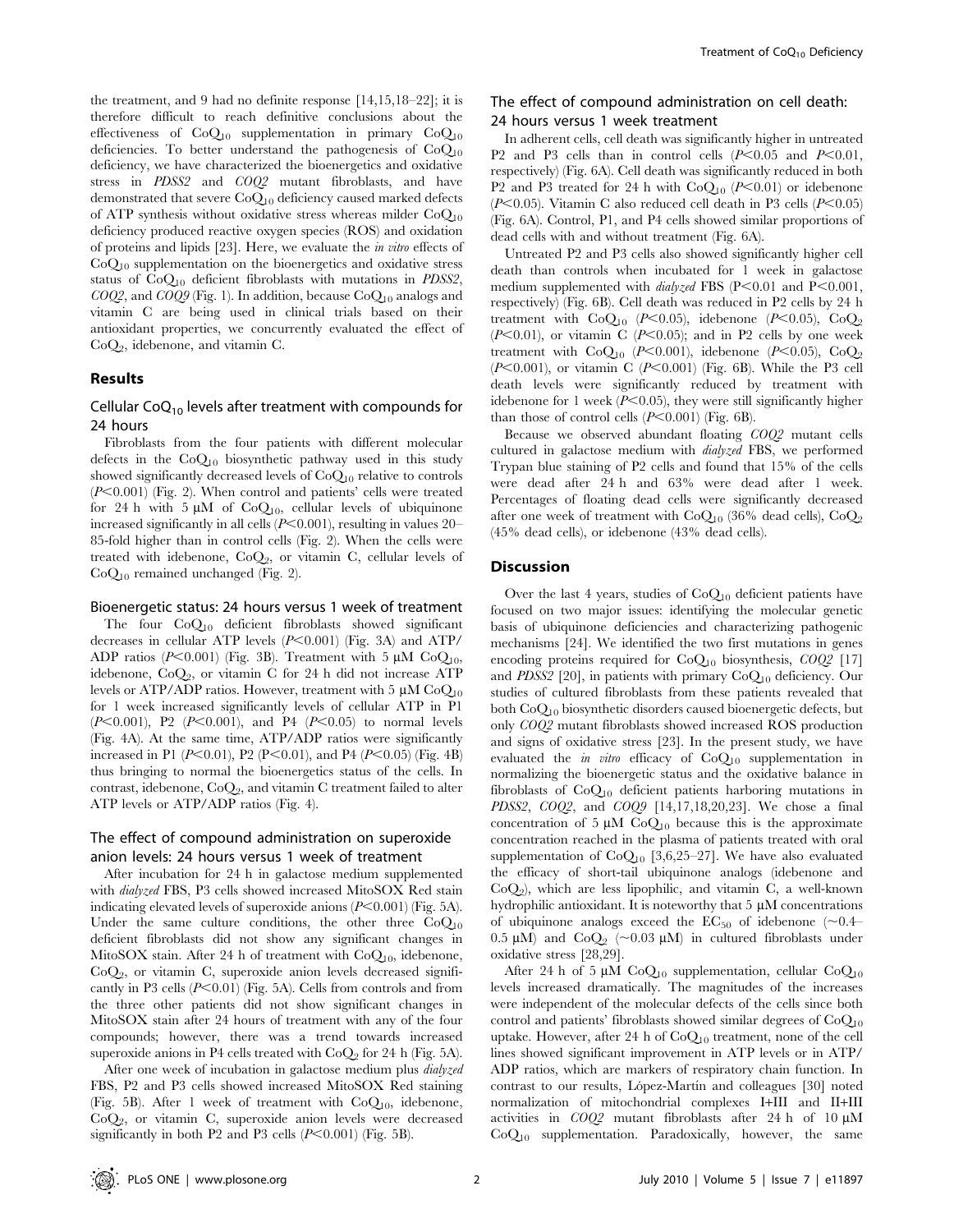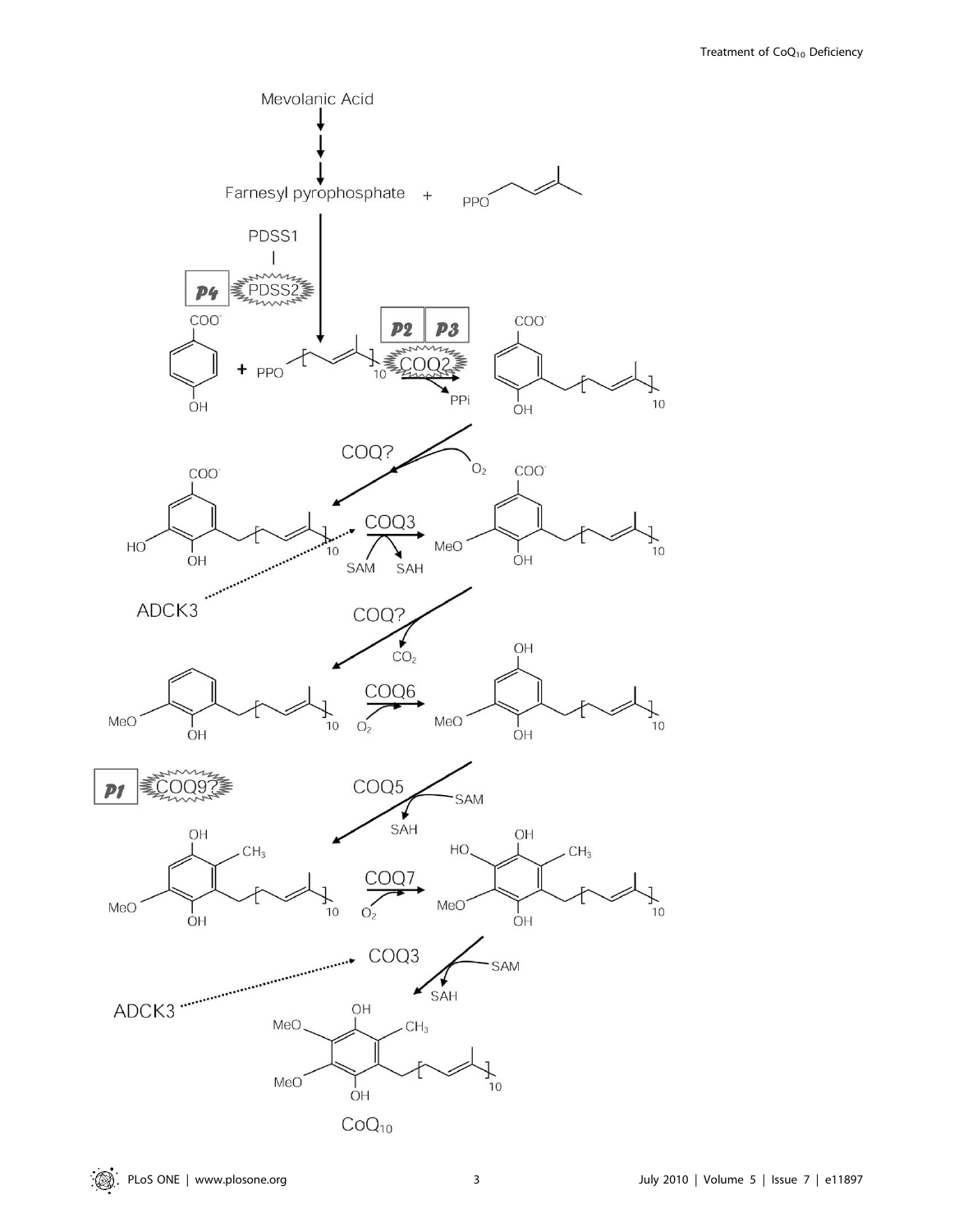Figure 1. CoQ<sub>10</sub> biosynthesis pathway. CoQ<sub>10</sub> is composed of a benzoquinone and a decaprenyl side chain. PDSS2 is the second subunit of decaprenyl diphosphate synthase, a heterotretameric enzyme that catalyzes the formation of the decaprenyl side chain. COQ2 or parahydroxybenzoate (PHB)-polyprenyl transferase catalyzes the condensation reaction of PHB and decaprenyl diphosphate. The function of COQ9 is still unknown. The mutant fibroblasts used in this study harbor mutations in COQ9, p.244R>X (P1) [18], COQ2, p.197R>H, p.228N>S (P2) [14] and  $p.297Y>C$  (P3) [17], and PDSS2,  $p.322Q>X$ ,  $p.382S>L$  (P4) [20]. doi:10.1371/journal.pone.0011897.g001

authors using the same COQ2 mutant cells and other genetically undefined  $CoQ_{10}$  deficient fibroblasts found that the activities of complex II+III activities increased only slightly and remained below control values after 72 hours of 100  $\mu$ M CoO<sub>10</sub> supplementation [31]. This discrepancy may be due to the fact that in the second study, but not in the first, respiratory chain enzyme activities were normalized to the activity of citrate synthase [31], a marker of mitochondrial mass [32]. In another study, embryonic cells from  $COQ7$  knockout mice treated with 25  $\mu$ M of watersoluble  $CoQ_{10}$  for 5 h only showed slight increase of ATP [33]. The negligible effects of  $CoQ_{10}$  supplementation on the bioenergetic status of CoQ10 deficient cells can be explained by the strong lipophilic nature of  $CoQ<sub>10</sub>$ , which accumulates in membranes reaching saturated concentrations [34,35]. Thus, exogenous CoQ10 is mainly distributed in lysosomes, endoplasmic reticulum, and plasma membrane and only a small proportion  $(\sim)11\%)$  reaches the mitochondria [36,37]. In addition, much of the  $CoQ_{10}$  in mitochondria is likely to be trapped in the outer membrane, not available to the respiratory chain, which is located in the mitochondrial inner membrane [38].

Because 5  $\mu$ M CoO<sub>10</sub> did not increase the ATP levels after 24 h of supplementation, we tried two other strategies: 1) increasing the duration of  $CoQ_{10}$  supplementation to 1 week; and 2) using lesslipophilic ubiquinone analogs. In marked contrast to treatment for 24 h of  $CoQ<sub>10</sub>$ , incubation of ubiquinone-deficient fibroblasts for 1 week with 5  $\mu$ M Co $Q_{10}$  increased ATP levels and ATP/ADP ratios significantly, indicating normalization of the bioenergetic

status. Similar to these results, yeast coq mutants show inefficient uptake of exogenous  $CoQ_6$  to the mitochondrial inner membrane, which is reflected in a low succinate cytochrome  $\epsilon$  reductase activity after 2–15  $\mu$ M CoO<sub>6</sub> supplementation for 48 h [37,39]. The complete rescues of growth of the yeast coq mutants' supplemented with 15  $\mu$ M CoO<sub>6</sub> were only possible after 6–8 days [37,39,40]. These results suggest that the pharmacokinetic constraints of  $CoQ_{10}$  in reaching the mitochondrial respiratory chain are key limiting factors in determining its efficacy in  $CoQ_{10}$ deficient patients. Furthermore, an in vivo study of PDSS2 mutant mice treated for 4 months with 100 mg/kg body weight (b.w.)/day or 200 mg/kg b.w./day of water-soluble  $CoQ_{10}$  showed that only the highest dose of  $CoQ_{10}$  improved the renal function in these CoQ deficient animals [41]. Thus, the dose of  $CoQ<sub>10</sub>$  is another important factor influencing the effectiveness of  $CoQ<sub>10</sub>$  supplementation in ubiquinone deficient patients. Nevertheless, the gold standard to evaluate the effectiveness of  $CoQ_{10}$  treatment in ubiquinone deficiency is in vivo measurements of mitochondrial function, bioenergetics, and oxidative stress.

In contrast to  $CoQ<sub>10</sub>$ , short-tail ubiquinone analogs and vitamin C failed to increase ATP levels and ATP/ADP ratio in patients' cells after both 24 h and 1 week treatment. These results are in agreement with previous studies showing that hydrophilic ubiquinone analogs  $(CoQ<sub>2</sub>)$  and idebenone) or mitochondrialtargeted ubiquinone (MitoQ) are less efficient than hydrophobic ubiquinone analogs in enhancing energy production by the mitochondrial respiratory chain [42–44], since the specific effects



Figure 2. Cellular CoQ<sub>10</sub> levels after 24 hours of treatment. Cultured skin fibroblasts from controls and CoQ<sub>10</sub> deficiency patients were treated with 5  $\mu$ M CoQ<sub>10</sub>, idebenone, CoQ<sub>2</sub> or vitamin C. After 24 hours, fibroblasts were collected and cellular CoQ<sub>10</sub> were determined by EQ-HPLC. Results are expressed as a mean  $\pm$  SD of three experiments. P1 = COQ9 mutant; P2 = COQ2 mutant; P3 = COQ2 mutant; P4 = PDSS2 mutant. \*\*\* P< 0.001 compared with untreated control;  $\# \# P < 0.001$  compared with untreated P1;  $+++P < 0.001$  compared with untreated P2;  $\phi\phi \sim 0.001$  compared with untreated P3;  $\Omega\Omega\Omega$  P<0.001 compared with untreated P4. doi:10.1371/journal.pone.0011897.g002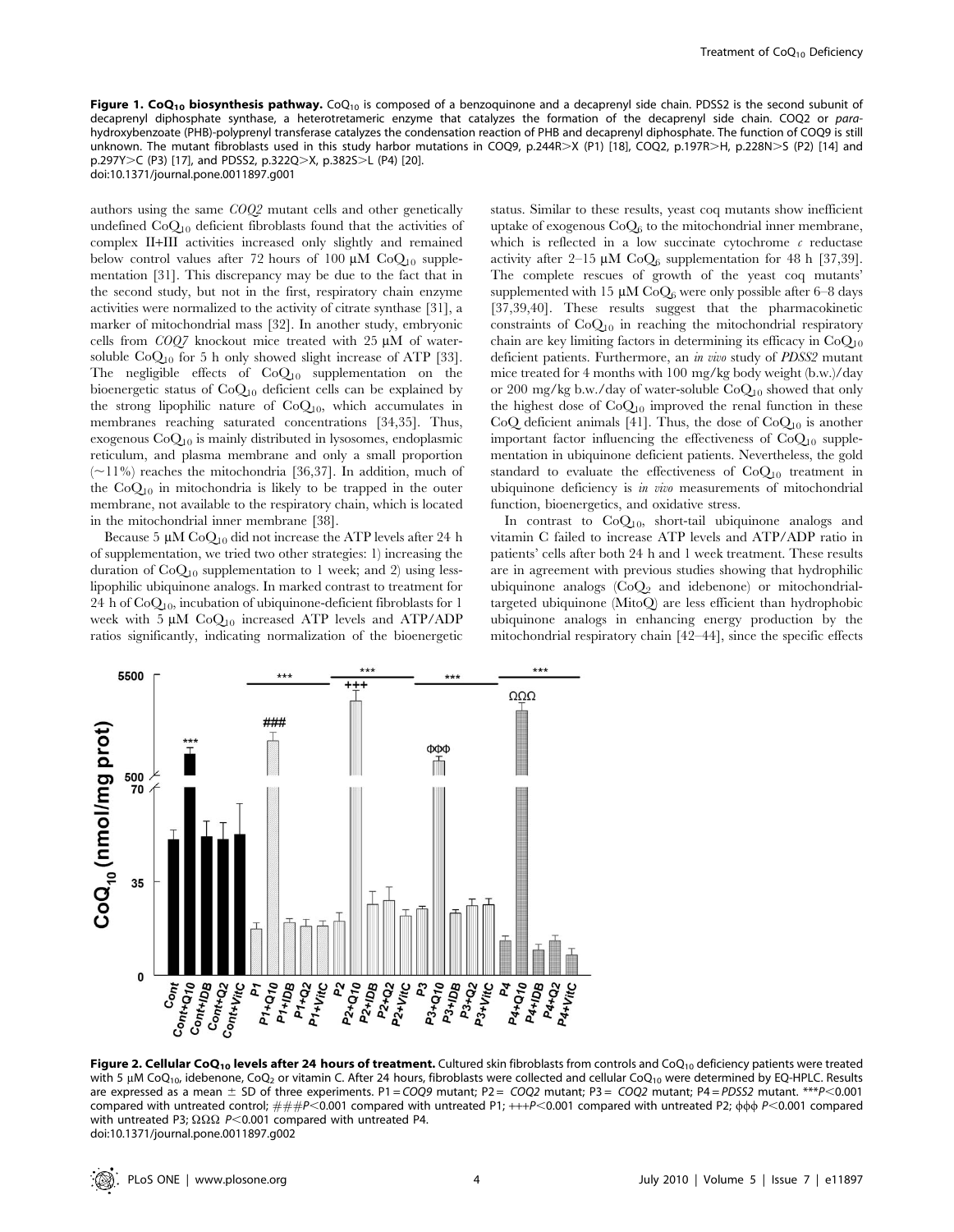

Figure 3. Bioenergetic status of cells after 24 hours of treatment. Cultured skin fibroblasts from controls and CoQ<sub>10</sub> deficient patients were treated with 5  $\mu$ M CoQ<sub>10</sub>, idebenone, CoQ<sub>2</sub>, or vitamin C. After 24 h, fibroblasts were collected and cellular ATP and ADP were determined by UV-HPLC. Data are represented as nmol of ATP/mg prot (A) and ATP/ADP ratio (B). Results are expressed as mean  $\pm$  SD of three experiments. P1 = COQ9 mutant; P2 =  $COQ2$  mutant; P3 =  $COQ2$  mutant; P4 =  $PDS22$  mutant. \*\*\* $P < 0.001$  compared with untreated control. doi:10.1371/journal.pone.0011897.g003

of ubiquinones depend on their interaction with hydrophilic and hydrophobic (or physiological) binding sites [42,43]. Accordingly, hydrophobic and hydrophilic ubiquinone analogs are not interchangeable. Experience with two patients with  $CoQ_{10}$ deficiency and cerebellar ataxia due to ADCK3/CABC1 mutations is relevant. Both patients were treated with  $CoQ_{10}$  (5–10 mg/kg/ b.w.) [21,45]. One patient, who also had exercise intolerance and hyperlactatemia, improved after 3 months of treatment whereas the other, who had only ataxia, did not benefit from 3 years of therapy. The ataxia did not improve in either patient and for this reason  $CoQ_{10}$  was replaced with low-dose idebenone in both patients (5–10 mg/kg/b.w.). However, their symptoms worsened, prompting reinstitution of CoQ10 therapy [21,45]. Based on our in vitro results showing improvements of bioenergetics by ubiquinone in  $CoQ_{10}$  deficient cells, we postulate that  $CoQ_{10}$ therapy improved the first patient's exercise intolerance and may have stabilized symptoms in the second patient because of enhanced ATP production. The lack of improvement of cerebellar symptoms may be due to poor transfer of  $CoQ_{10}$ across the blood brain barrier, irreversible structural alterations in the cerebellum, or both factors [36], especially considering the low dose used (5–10 mg/kg/b.w.). Our finding that high doses of idebenone in vitro failed to increase ATP levels in  $CoQ_{10}$  deficient fibroblasts or the low-dose used for therapy may explain ineffectiveness of idebenone therapy compared to  $CoQ_{10}$ treatment in both patients.

Because oxidative stress is another important pathogenic factor in  $CoQ_{10}$  deficiencies, we evaluated also the effect of  $CoQ_{10}$  and three other antioxidants on superoxide anion production. After both 24 h and after 1 week of treatment, we noted that all four compounds significantly reduced MitoSox staining in P3 cells (the cell line with the most prominent MitoSox fluorescence). Reduction of superoxide anion levels correlated with decreased cell death, suggesting that ROS generation and oxidative damage are the main causes of death in COQ2 mutant fibroblasts. This notion is supported by our observation that P3 COQ2 fibroblast line had the highest levels of superoxide anion production and protein oxidation and showed the most robust features of apoptosis and the highest proportion of cell death [46]. In contrast to COQ2 mutant fibroblasts, COQ9 and PDSS2 mutant fibroblast do not have increased ROS, a difference that may be related to the disparate CoQ-dependent flow of electrons in the mitochondrial respiratory chain in the different mutant cell lines. As we recently reported,  $10-15\%$  residual  $CoQ<sub>10</sub>$  are not associated with significant ROS production, whereas  $30-50\%$  residual Co $Q_{10}$  is accompanied by increased ROS production and cell death [23,46]. Interestingly, there was a trend towards increased ROS production in P4 cells supplemented with  $CoQ<sub>2</sub>$  for 24 h and in P1 cells supplemented with idebenone for 1 week. In contrast, idebenone decreased ROS levels in the other 3 cell lines after one week of treatment. Our data suggest that these compounds may have pro-oxidant and anti-oxidant properties under certain in vitro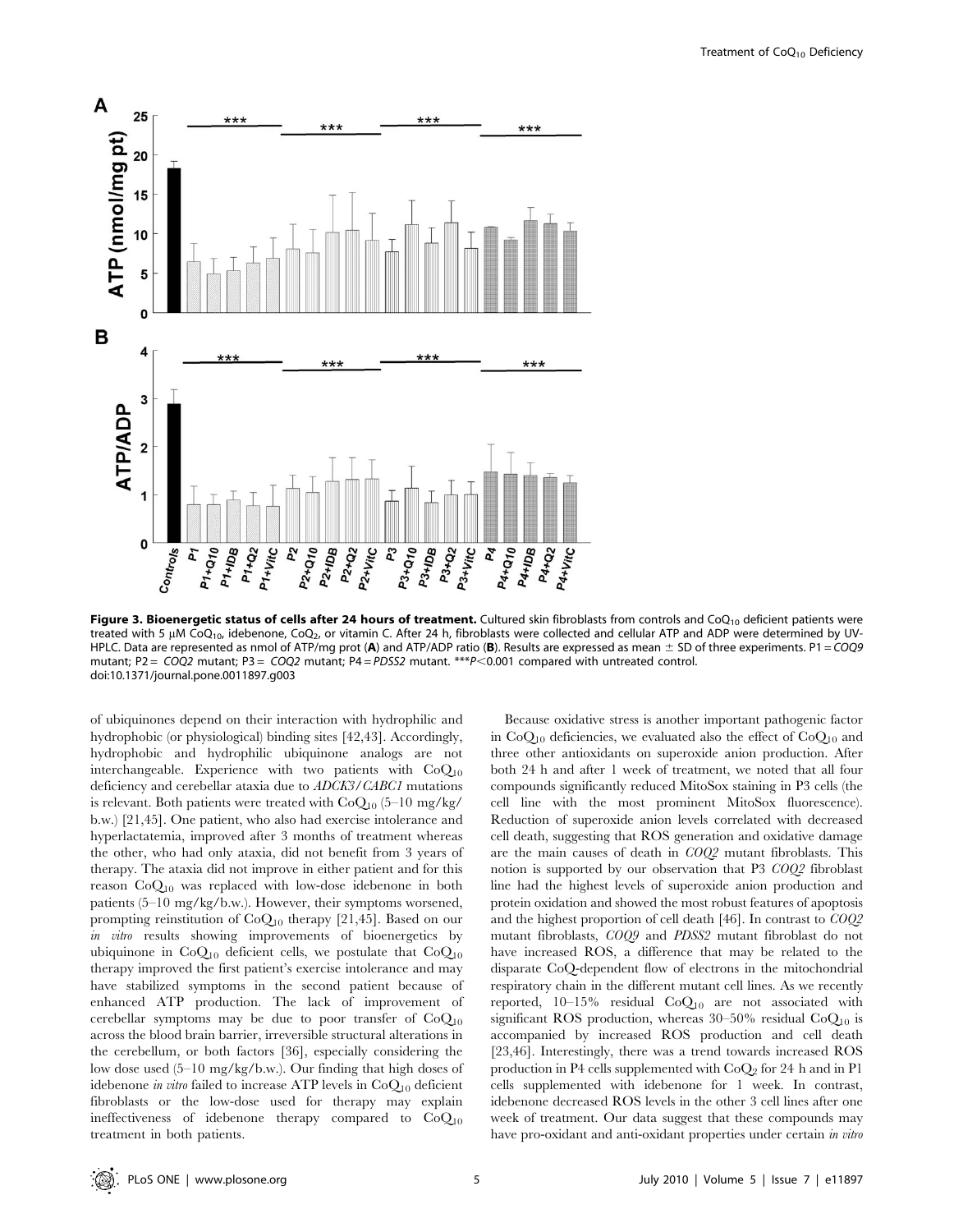

Figure 4. Bioenergetic status of cells after 1 week of treatment. Cultured skin fibroblasts from controls and  $CoQ_{10}$  deficient patients were treated with 5  $\mu$ M CoQ<sub>10</sub>, idebenone, CoQ<sub>2</sub>, or vitamin C. After 1 week, fibroblasts were collected and cellular ATP and ADP were determined by UV-HPLC. Data are represented as nmol of ATP/mg prot (A) and ATP/ADP ratio (B). Results are expressed as mean  $\pm$  SD of three experiments. P1 = COQ9 mutant; P2 = COQ2 mutant; P3 = COQ2 mutant; P4 = PDSS2 mutant. \*\*\*P<0.001 and \*\*P<0.01 compared with untreated control;  $\#P$  <0.01 and  $\# \#P$ <0.001 compared with untreated P1; ++P<0.01 and +++P<0.001 compared with untreated P2;  $\Omega$  P<0.05 and  $\Omega \Omega$  P<0.01 compared with untreated P4. doi:10.1371/journal.pone.0011897.g004

conditions [47] and confirm in cultured fibroblasts observations previously reported in isolated mitochondria [48].

In summary, our in vitro study tackles important issues regarding treatment of CoQ10 deficiency and, more in general, of mitochondrial diseases. First, the prolonged pharmacokinetics of  $CoQ_{10}$  to reach the mitochondrial respiratory chain is critical to the restoration of energy status of human  $CoQ_{10}$  deficient cells. This may explain the delayed clinical response of  $CoQ_{10}$ deficiency patients to oral supplementation with  $CoQ_{10}$  [16] and suggest that high doses of  $CoQ_{10}$  are needed. Second, short tail ubiquinone analogs cannot substitute for  $CoQ_{10}$  in the mitochondrial respiratory chain of human CoQ10 deficient cells revealing the importance of the decaprenyl tail. Third, oxidative stress and cell death can be attenuated by the administration of lipophilic and hydrophilic antioxidants.

Thus, our results confirm that in  $CoQ_{10}$  deficient patients: (i) early treatment based on early diagnosis is critical to maximize the efficacy of ubiquinone supplementation; (ii) short-tail ubiquinone analogs (i.e. idebenone or  $CoQ_2$ ) are not suitable substitutes for CoQ10; and (III) complementary administration of antioxidants with high bioavailability may be helpful in  $CoQ<sub>10</sub>$  deficiency patients. Further studies on the pathogenesis of CoQ<sub>10</sub> deficiency in patients with different molecular defects and in animal models will lead to more rational and improved therapies.

#### Materials and Methods

#### Ethics Statement

Skin biopsies, to generate cultured fibroblasts, were performed after obtaining written informed parental consents under study protocols approved by the Institutional Review Boards of the Columbia University Medical Center, University of Padova, and Charite´ University Hospital as well as Local Research Ethics committees of Great Ormond Street Hospital for Children NHS Trust and Institute of Child Health. The informed consents and clinical studies were in compliance with the principles expressed in the Declaration of Helsinki.

#### Cells culture and treatment

All experiments were performed in human skin fibroblasts from 5 controls and 4  $CoQ<sub>10</sub>$  deficient patients (Fig. 1): P1 with a homozygous mutation in COQ9 (p.R244X) [18]; P2 with compound heterozygous mutations in COQ2 (p.R197H and p.N228S) [14]; P3 with a homozygous mutation in COQ2 (p.Y297C) [17]; and P4 with compound heterozygous mutations in PDSS2 (p.Q322X and p.S382L) [20]. Cells were grown in RPMI high-glucose medium supplemented with 10% fetal bovine serum, 5 ml MEM non-essential amino acids, 1 ml fungizone, and 5 ml penicillin-streptomycin until 80% confluent.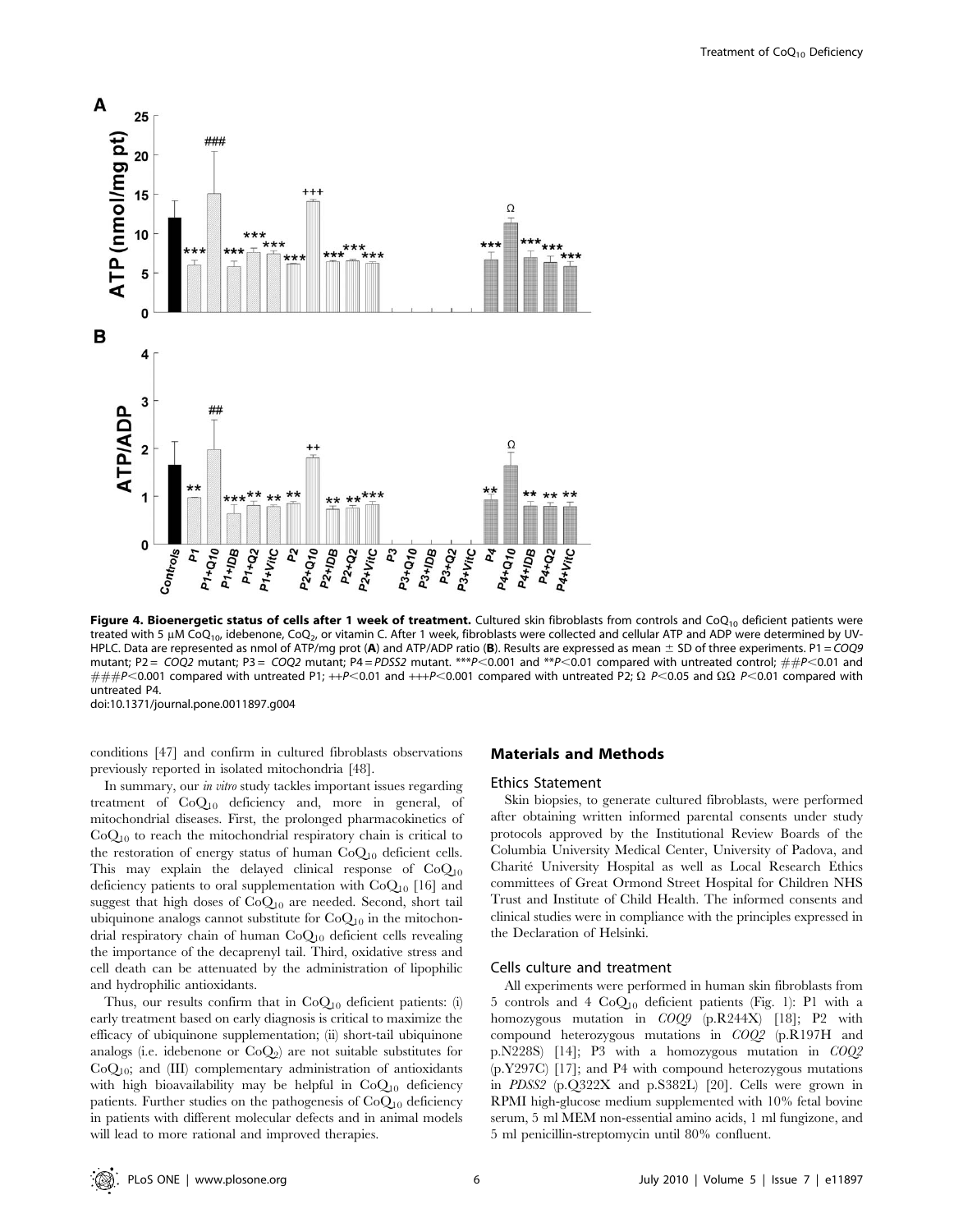

Figure 5. Superoxide anion production in cells treated with antioxidant compounds for 24 hours (A) or 1 week (B). Cultured skin fibroblasts from controls and  $CoQ_{10}$  deficient patients were treated with 5  $\mu$ M CoQ<sub>10</sub>, idebenone, CoQ<sub>2</sub>, or vitamin C. After 24 h (A) or 1 week (B), fibroblasts were collected and superoxide anion generation was assessed by MitoSOX staining and quantified by flow cytometry The Y axis represents the fluorescence intensity of the sample relative to the fluorescence intensity of the control sample ( $F_P/F_C$ ), after subtracting the background intensity; the X axis represent the sample. 20,000 cells were analyzed in every experiment. Results are expressed as mean  $\pm$  SD of three experiments. P1 = COQ9 mutant; P2 = COQ2 mutant; P3 =  $COQ2$  mutant; P4 = PDSS2 mutant. \*\*\*P<0.001 compared with untreated control;  $\# \# P \le 0.01$  and  $\# \# \# P \le 0.001$  compared with untreated P1;  $++P<0.001$  compared with untreated P2;  $\phi\phi$  P $<$ 0.01 and  $\phi\phi\phi$  P<0.001 compared with untreated P3. doi:10.1371/journal.pone.0011897.g005

For the 24 h treatment experiments, 75% confluent cells were grown in RPMI-1640 glucose-free medium with 10% dialyzed fetal bovine serum, 25 mM HEPES, 1.5 mM Glutamax, 25 mM galactose, 1 ml fungizone, and 5 ml penicillin-streptomycin for 2 days. Twenty-four hours before the experiments, cells were incubated in fresh medium supplemented with idebenone (Santhera Pharmaceuticals, Liestal, Switzerland),  $CoQ<sub>2</sub>$  (Sigma– Aldrich Corp., St. Louis, MO, USA), CoQ<sub>10</sub> or vitamin C (Sigma-Aldrich Corp., St. Louis, MO, USA)  $(5 \mu M)$  final concentration).

For the 1 week treatment experiments, 60% confluent cells were incubated for 7 days in RPMI-1640 glucose-free medium with 10% dialyzed fetal bovine serum, 25 mM HEPES, 1.5 mM Glutamax, 25 mM galactose, 1 ml fungizone, 5 ml penicillinstreptomycin and one of the following: idebenone,  $CoQ_2$ ,  $CoQ_{10}$ , or vitamin  $C$  (5  $\mu$ M final concentration).

Regular FBS contains 85-245 µg glucose/ml and *dialyzed* FBS less than 5 µg glucose/ml. Because our experiments required glucose-free media supplemented with galactose to force energy production through oxidative phosphorylation rather than glycol-



Figure 6. Dead cells after 24 hours (A) or 1 week of treatment (B). Cultured skin fibroblasts from controls and  $CoQ_{10}$  deficiency patients were treated with 5  $\mu$ M CoQ<sub>10</sub>, idebenone, CoQ<sub>2</sub>, or vitamin C. After 24 h (A) or 1 week (B), fibroblasts were collected and Trypan blue assays were performed. Results are expressed as mean  $\pm$  SD of three experiments. P1 =  $COQ9$  mutant; P2 =  $COQ2$  mutant; P3 =  $COQ2$ mutant; P4 = PDSS2 mutant. \*P<0.05, \*\*P<0.01 and \*\*\*P<0.001 compared with untreated control;  $+P<0.05$  and  $++P<0.01$  compared with untreated P2;  $\phi$ P<0.05 and  $\phi$  $\phi$  P<0.001 compared with untreated P3.

doi:10.1371/journal.pone.0011897.g006

ysis [23,49,50], we used 10% dialyzed FBS. This was particularly important for the 24 h treatment experiments since cells can use the glucose contained in 10% regular FBS during the first 24– 48 h.

Idebenone,  $CoQ_2$ ,  $CoQ_{10}$ , and vitamin C were dissolved in dialyzed fetal bovine serum prior to addition to culture medium.

All cells culture reagents were obtained from Invitrogen Corp. (Carlsbad, CA, USA). Patients and control cell lines at passage 7– 10 were grown to replicate every experiment at least 3 times.

#### Cellular  $CoQ<sub>10</sub>$  levels

One week after treatment, fibroblast pellets were collected and washed 4 times with phosphate buffered saline (PBS). After the fourth wash, no  $CoQ_{10}$  was detected in the PBS supernatant.  $CoQ<sub>10</sub>$  from fibroblasts was extracted in a hexane: ethanol mixture [20]. The lipid component of the extract was separated by HPLC on a reverse phase Symmetry® C18 3.5 µm,  $4.6 \times 150$  mm column (Waters), using a mobile phase consisting of methanol, ethanol, 2 propanol, acetic acid (500:500:15:15) and 50 mM sodium acetate at a flow rate of 0.9 ml/min. The electrochemical detector consisted of an ESA Coulochem II with the following setting: guard cell (upstream of the injector) at +900 mV, conditioning cell at –600 mV (downstream of the column), followed by the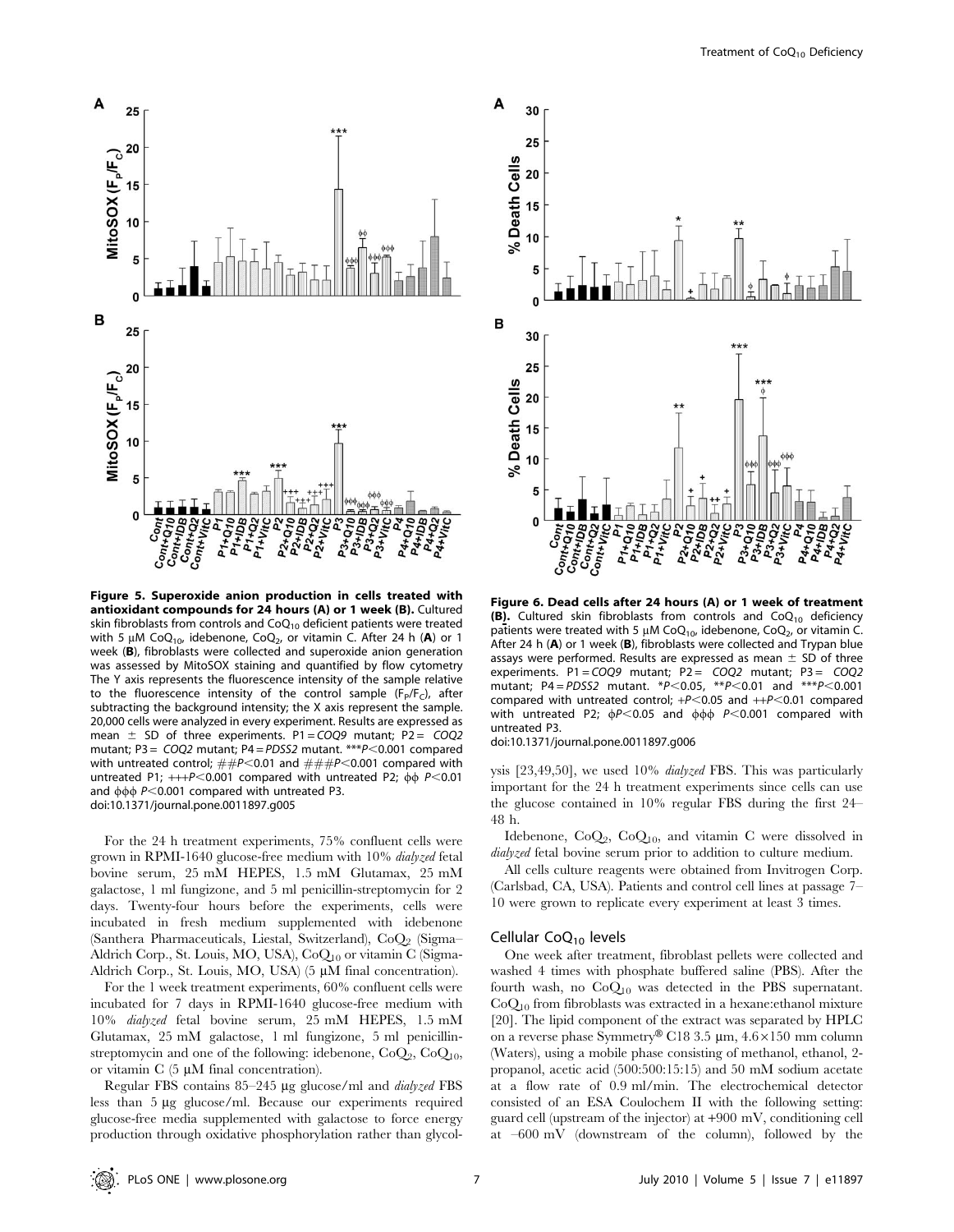analytical cell at +500 mV.  ${\rm CoQ_{10}}$  concentration was estimated by comparison of the peak area with those of standard solutions of known concentration [20].

#### Mitochondrial bioenergetics assessment

Fibroblasts cultured under glucose-free media supplemented with galactose possess ATP and ADP pools that are predominantly dependent on the oxidative phosphorylation [23,49]; therefore, using these culture conditions, ATP levels and ATP/ADP ratio are reliable markers of oxidative phosphorylation and correlate with the rates of ATP synthesis in  $CoQ_{10}$  deficient cells, as reported [23]. To determine the adenine nucleotides levels, cells were grown in 15-cm-diameter plates to 90% confluency and the adherent cells were collected in ice-cold PBS using a scraper. After centrifugation at 3,000 g for 3 min at  $4^{\circ}$ C, pellets were suspended in 200 ml of ice-cold 0.5 M perchloric acid, vortexed for 30 s, and centrifuged at 11,000 g for 10 min at  $4^{\circ}$ C. Pellets were stored at  $-80^{\circ}$ C for protein measurement. Adenine nucleotides were measured in the supernatants injected into an Alliance HPLC (Waters Corporation, Milford, MA, USA) with an Alltima C18 NUC reverse-phase column (Alltech Associates, Deerfield, IL, USA) [23]. Adenine nucleotide levels were expressed in nmol/mg protein. Because of poor growth of P3 cells, the 1 week experiments were performed only in P1, P2 and P4 fibroblasts.

#### Oxidative stress analyses

Previously, we demonstrated that oxidative stress can be detected by MitoSOX Red assay, lipid peroxidation assay, and carbonyl groups detection in  $CoQ_{10}$  deficient cells due to  $COQ2$ mutation [23]; and results of the three assays were highly concordant [23]. Here, to evaluate the effect of the proposed treatments in those and others  $CoQ_{10}$  deficient cells, we estimated mitochondrial matrix oxidant levels in control and mutant fibroblasts using MitoSOX Red, a fluorochrome specific for mitochondrial matrix reactive oxygen species (ROS) burden (Molecular Probes, Invitrogen Corp., Carlsbad, CA, USA) as described [23,51]. Approximately  $1\times10^6$  adherent cells (90%) confluence) were trypsinized, incubated with  $5 \mu M$  MitoSox for  $20 \text{ min}$  at  $37^{\circ}\text{C}$  in the dark, washed twice with PBS and resuspended in 500 µl of PBS. Cytofluorometric analysis was performed using a FACSCalibur cell analyzer equipped with a 488 nm At-kt laser and fluorescence was measured using the FL2

#### References

- 1. Beal MF (2004) Therapeutic effects of coenzyme Q10 in neurodegenerative diseases. Methods Enzymol 382: 473–487.
- 2. Hart PE, Lodi R, Rajagopalan B, Bradley JL, Crilley JG, et al. (2005) Antioxidant treatment of patients with Friedreich ataxia: four-year follow-up. Arch Neurol 62: 621–626.
- 3. Kaufmann P, Thompson JL, Levy G, Buchsbaum R, Shefner J, et al. (2009) Phase II trial of CoQ10 for ALS finds insufficient evidence to justify phase III. Ann Neurol 66: 235–244.
- 4. Mancuso M, Orsucci D, Volpi L, Calsolaro V, Siciliano G (2010) Coenzyme Q10 in neuromuscular and neurodegenerative disorders. Curr Drug Targets 11: 111–121.
- 5. Schulz JB, Di Prospero NA, Fischbeck K (2009) Clinical experience with highdose idebenone in Friedreich ataxia. J Neurol 256 Suppl 1: 42–45.
- 6. Shults CW, Oakes D, Kieburtz K, Beal MF, Haas R, et al. (2002) Effects of coenzyme Q10 in early Parkinson disease: evidence of slowing of the functional decline. Arch Neurol 59: 1541–1550.
- 7. Ogasahara S, Engel AG, Frens D, Mack D (1989) Muscle coenzyme Q deficiency in familial mitochondrial encephalomyopathy. Proc Natl Acad Sci U S A 86: 2379–2382.
- 8. Rötig A, Appelkvist EL, Geromel V, Chretien D, Kadhom N, et al. (2000) Quinone-responsive multiple respiratory-chain dysfunction due to widespread coenzyme Q10 deficiency. Lancet 356: 391–395.
- 9. Salviati L, Sacconi S, Murer L, Zaccello G, Franceschini L, et al. (2005) Infantile encephalomyopathy and nephropathy with CoQ10 deficiency: a CoQ10 responsive condition. Neurology 65: 606–608.

channel. Fluorescence was background subtracted and normalized to the signal of control values  $(F_P/F_C)$ . Data were acquired using Cell Pro Quest and analyzed using Flowjo software (Becton Dickinson, NJ, USA). Before to start with the set of experiments for the cytofluorometric analysis, the MitoSOX staining was evaluated and monitored by fluorescence microscopy (IX70 inverted system microscope, Olympus, Tokyo, Japan). Additionally, a control cell line treated with  $0.5 \mu M$  antimycin A for 15 h before the MitoSOX staining was used as a positive control for increased ROS production [23].

#### Oxidative stress-induced death cells studies

Measurement of cell viability was performed with the Trypan blue exclusion method. Numbers of living and dead adherent cells were determined by light microscopy using a hemocytometer. We also determined the proportion dead non-adherent P2 cells. Healthy nuclei from viable cells appeared round and phase bright, whereas nuclei from dead or dying cells appeared blue and irregularly shaped. All cells were counted and results were expressed as percentage of dead cells relative to total cells [52].

#### Statistical analysis

Control data are expressed as mean  $\pm$  SD of 5 different samples in triplicate experiments. Patients' data are expressed as mean  $\pm$ SD of triplicate experiments. One-way analysis of variance (ANOVA) followed by Student-Newman-Keuls multiple comparisons test was used. A P value of less than 0.05 was considered statistically significant.

#### Acknowledgments

The authors would like to thank Dr. Eric Schon (Columbia University Medical Center), Dr. Nuri Güevan (Santhera Pharmaceuticals, Liestal, Switzerland) and members of Schon laboratory for comments and critical review of the manuscript. We also appreciate the technical support of Ms. Saba Tadesse.

#### Author Contributions

Conceived and designed the experiments: LCL CQ MH. Performed the experiments: LCL CQ EA ABN. Analyzed the data: LCL CQ EA ABN LS SD MH. Contributed reagents/materials/analysis tools: LCL CQ EA ABN SR MS LS MH. Wrote the paper: LCL CQ MH.

- 10. Lamperti C, Naini A, Hirano M, De Vivo DC, Bertini E, et al. (2003) Cerebellar ataxia and coenzyme Q10 deficiency. Neurology 60: 1206–1208.
- 11. Musumeci O, Naini A, Slonim AE, Skavin N, Hadjigeorgiou GL, et al. (2001) Familial cerebellar ataxia with muscle coenzyme Q10 deficiency. Neurology 56: 849–855.
- 12. Horvath R, Schneiderat P, Schoser BG, Gempel K, Neuen-Jacob E, et al. (2006) Coenzyme Q10 deficiency and isolated myopathy. Neurology 66: 253–255.
- 13. Lalani SR, Vladutiu GD, Plunkett K, Lotze TE, Adesina AM, et al. (2005) Isolated mitochondrial myopathy associated with muscle coenzyme Q10 deficiency. Arch Neurol 62: 317–320.
- 14. Diomedi-Camassei F, Di Giandomenico S, Santorelli FM, Caridi G, Piemonte F, et al. (2007) COQ2 nephropathy: a newly described inherited mitochondriopathy with primary renal involvement. J Am Soc Nephrol 18: 2773–2780.
- 15. Mollet J, Giurgea I, Schlemmer D, Dallner G, Chretien D, et al. (2007) Prenyldiphosphate synthase, subunit 1 (PDSS1) and OH-benzoate polyprenyltransferase (COQ2) mutations in ubiquinone deficiency and oxidative phosphorylation disorders. J Clin Invest 117: 765–772.
- 16. Montini G, Malaventura C, Salviati L (2008) Early coenzyme Q10 supplementation in primary coenzyme Q10 deficiency. N Engl J Med 358: 2849–2850.
- 17. Quinzii C, Naini A, Salviati L, Trevisson E, Navas P, et al. (2006) A Mutation in Para-Hydroxybenzoate-Polyprenyl Transferase (COQ2) Causes Primary Coenzyme Q10 Deficiency. Am J Hum Genet 78: 345–349.
- 18. Duncan AJ, Bitner-Glindzicz M, Meunier B, Costello H, Hargreaves IP, et al. (2009) A nonsense mutation in COQ9 causes autosomal-recessive neonatal-onset